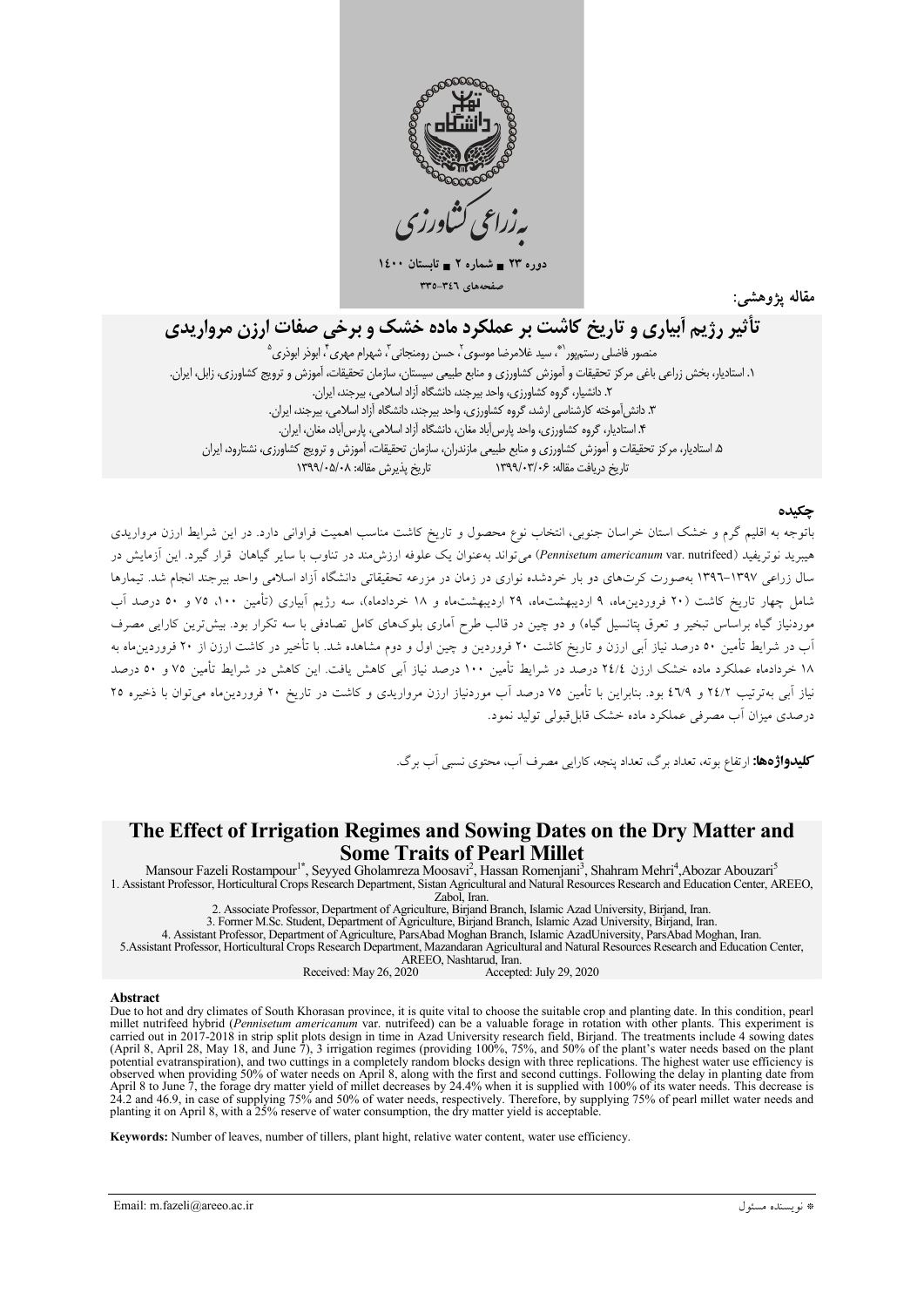١. مقدمه

تغییر شرایط أبوهوایی در چند دههٔ اخیر منجر به کاهش میزان و الگوی توزیع بارندگی در مناطق خشک و Khazaie et al., ) نیمهخشک جهان و از جمله شده است 2018). كمبود آب مهمترين چالش پيش روى توليد محصولات کشاورزی بوده و با توجه به قرارگرفتن ایران در اقلیم خشک و نیمهخشک جهان، توجه به تأثیر کمآبی بر رشد گیاهان زراعی ضروری بهنظر می رسد ( Tadayn 2017). با انتخاب تاريخ (& Karimzadeh Sorshjani, 2017 كاشت مناسب، عوامل محيطى مؤثر بر جوانهزنى و سبزشدن بذر، استقرار و رشد گیاه در شرایط ایدهآل بوده (Caliskan et al, 2008) و عملکرد و کارایی مصرف آب افزایش مییابد (Rostamza et al., 2001). در تاریخهای کاشت مختلف گیاه دارای طول دوره رشد متفاوتی است. طولانی بودن دوره رویش بهدلیل استفاده مطلوب از تابش، دما و دیگر عوامل محیطی مناسب باعث میشود که ماده خشک بیشتری در اندامهایی چون ساقه و برگ انباشت .(Tabatabaei & Shakeri, 2017).

ارزن ششمین غله مهم دنیاست. در میان ارزنها، ارزن مرواریدی به عنوان یک غله پایدار، رشد بسیار مناسبی داشته و سطح زیر کشتی در حدود ۲۵ تا ۳۷ میلیون هکتار را بهخود اختصاص داده است (Siddig et al., 2013). كشت ارزن در ایران از سابقه بسیار طولانی برخوردار است و با توجه به دوره رشد کوتاه، بهعنوان یک محصول کم توقع قادر به تأمین علوفه در شرایط اقلیمی گرم و خشک خراسان .(Nasrabad Azari & Mirzaei, 2013).

کارایی مصرف آب رابطه مستقیم با عملکرد داشته (Fazeli Rostampour *et al.*, 2013) و معمولاً كمآبي شديد و تأخیر در کاشت از طریق کاهش عملکرد ماده خشک منجر به كاهش كارايي مصرف آب مي شود ( ,.Singh et al 2018). تحقیقات نشان داده که برای دستیابی به حداکثر

کارایی مصرف آب، میزان آب مصرفی در مزرعه باید حدود ۳۰ درصد کمتر از میزان تبخیر و تعرق منطقه باشد. درحالی که جهت دست یابی به حداکثر عملکرد، میزان آب مصرفی باید حدود ۲۰ درصد بیش تر از تبخیر و تعرق در منطقه باشد (Ghasemi *et al.*, 2019). نتايج يک آزمايش نشان داد که با کاهش مقدار آبیاری، کارایی مصرف آب در ارزن نوتریفید افزایش و با تأخیر در تاریخ کاشت، عملکرد علوفه تر و خشک و کارایی مصرف آب کاهش یافت (Tabatabaei & Mir Vakili, 2012). ارزن در شرايط کمبود آب، روزنهها را تا حدودی مسدود کرده و در این شرایط تعرق را بیشتر از فتوسنتز کاهش داده که همین عامل باعث افزایش کارایی مصرف آب در شرایط کمآبی می شود (Khazaei *et al.,* 2018).

کاشت زودهنگام بهدلیل طول روز و درجه حرارت مناسب باعث در دسترس بودن رطوبت کافی و در نتیجه محتوای نسبی آب برگ بالاتر شده که نقش زیادی در Tabatabaei & Mir Vakili, ) افزایش عملکرد ارزن دارد 2012). كاهش ميزان آبياري در مراحل مختلف رشد، سبب کاهش محتوای نسبی آب برگ ارزن میشود ( & Tadayn Karimzadeh Sorshjani, 2017). نتايج يک آزمايش نشان داد که محتوای نسبی آب برگ ارزن نوتریفید در چین اول بالاتر از چین دوم بود که می تواند بهدلیل کشت در نیمه دوم ارديبهشت ماه باشد (Safaee Torghabeh et al., 2018). کمآبیاری از یکسو با کاهش ارتفاع ساقه و از سوی دیگر با کاهش نمو برگهای جوان و ریزش برگهای پیر، باعث کاهش تعداد برگ در گیاه و عملکرد ماده خشک ارزن Hasheminejad et al., 2017; Kanton et al., ) می شود 2015). کاهش تقسیم سلولی و رشد سلولها در اثر کمبود آب و تأخیر در کاشت، باعث کاهش رشد طولی میانگره و قطر ساقه میگردد (Anjum et al., 2011). به عبارت دیگر کمبود آب و انتخاب تاریخ کاشت نامناسب سبب کاهش

ىەزرا<sup>عى ك</sup>شادرزى

دوره ۲۳ = شماره ۲ = تابستان ۱٤۰۰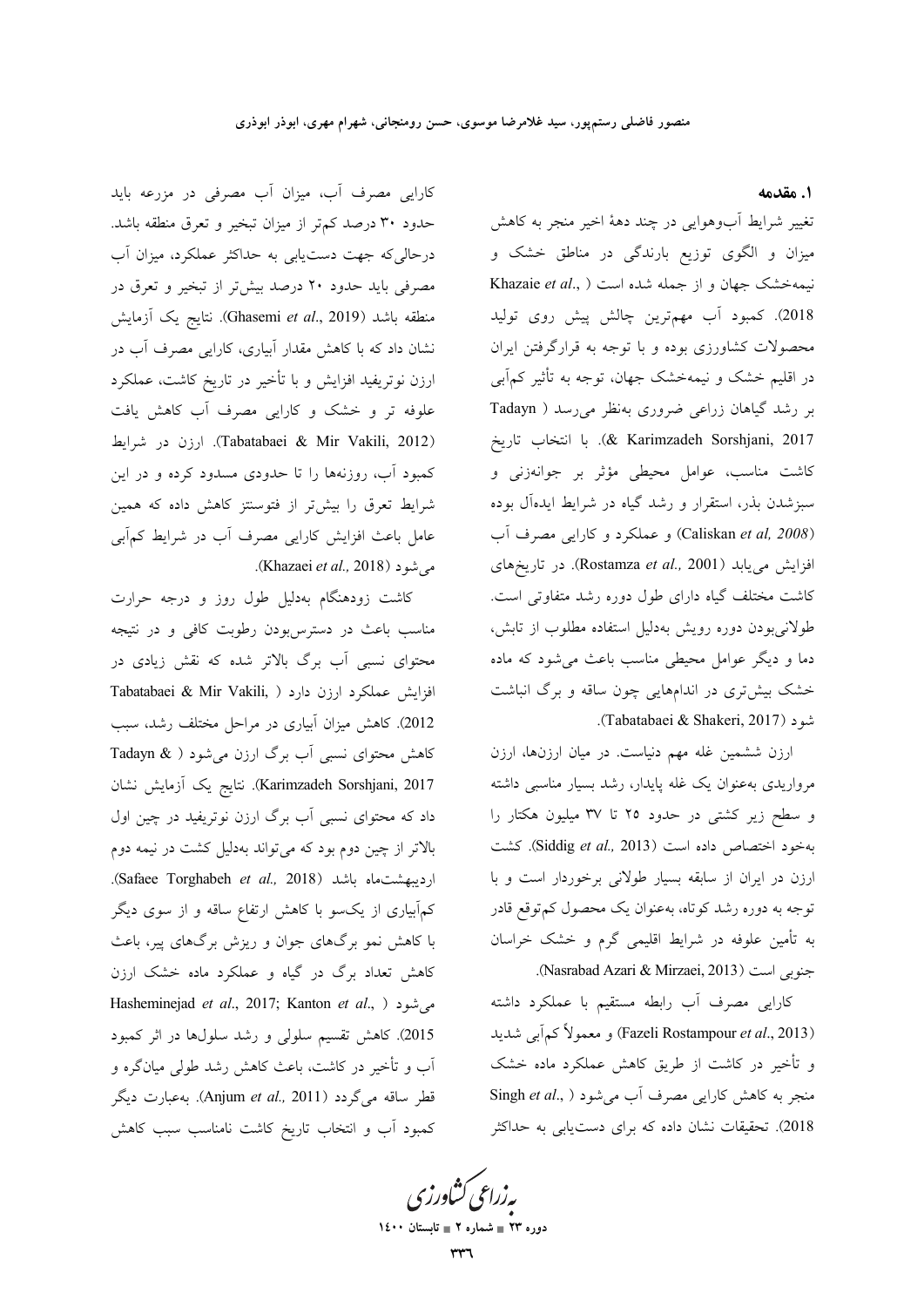(Pennisetum americanum var. nutrifeed) اجرا شد. تیمارها شامل چهار تاریخ کاشت [تاریخ کاشت اول (۲۰ فروردینِماه)، تاریخ کاشت دوم (۹ اردیبهشتماه)، تاریخ کاشت سوم (۲۹ اردیبهشتماه) و تاریخ کاشت چهارم (۱۸ خردادماه)]، سه رژیم آبیاری (تأمین ۱۰۰، ۷۵ و ۵۰ درصد آب موردنیاز گیاه) و دو چین بود. زمین انتخابی جهت انجام آزمایش، سال قبل از کاشت اَیش بود و در پاییز سال ۱۳۹۵ شخم زده شد. سپس در بهار سال ۱۳۹۲ جهت خردکردن کلوخهها و آمادهسازی بستر از دیسک و لولر استفاده شد. فاصله رديفهاي كاشت ٥٠، فاصله بوتهها روی ردیف ۱۰ سانتی متر و تراکم ۲۰۰ هزار بوته در هکتار بود. قبل از اجرای نقشه طرح بهمنظور تعیین ویژگیهای خاک از عمق ۳۰ سانتیمتری از خاک مزرعه نمونهبرداری انجام شد و نتایج نشان داد که مزرعه آزمایشی دارای اسیدیته ۸/۲ هدایت الکتریکی ٤/٥ دسمیزیمنس بر متر، ۰/۳۹ درصد ماده آلی و بافت لومی شنی بود. قبل از کاشت در اوایل فروردینِماه مقدار ۱۰۰ و <mark>٥٠</mark> کیلوگرم در هکتار سوپرفسفاتترییل و سولفاتپتاسیم براساس آزمون خاک مصرف شد. کود نیتروژن نیز به میزان لازم و به مقدار مساوی در دو نوبت (نیمی در مرحله سه تا چهار برگی و نیمی بعد از برداشت چین اول همراه با آبیاری) مصرف شد. کشت بذر بهصورت دستی در عمق حدود ۳ سانتی متر انجام شد.

بوتههای اضافی ارزن در مرحله سه تا چهار برگی و ۲۰ تا ۲٤ روز بعد از كاشت حذف و آبياري تا استقرار کامل گیاه بهطور مرتب در فواصل زمانی شش روز یکبار بهکمک لوله و کنتور انجام گرفت.

نیاز آب<sub>ی</sub> بهکمک روش FAO با استفاده از آمار تبخیر از تشتک کلاس A و با استفاده از رابطههای (۱) و (۲) محاسبه شد (Giovanni et al., 2009). سيس با درنظر گرفتن راندمان ۸۰ درصد برای یخش آب در مزرعه آبیاری با استفاده از

ماده خشک برگ، ساقه و قطر ساقه و در نتیجه کاهش عملکرد ماده خشک می شود (Solymani et al., 2011). اگرچه پنجهزنی یک فاکتور ژنتیکی است، اما کمآبی می تواند باعث کاهش میزان پنجهدهی گیاهان علوفهای شود (Mashayekhi et al., 2016). افزایش حرارت تا حد زیادی سبب افزایش غالبیت جوانه انتهایی و در نتیجه کاهش تعداد Nasrabad Azari & Mirzaei, ) ينجه در بوته خواهد شد 2012). با توجه به خشکسالیهای مستمر کشت ارزن بهدلیل کارایی مصرف آب بالا میتواند بهعنوان یک محصول ارزشمند در تناوب با سایر گیاهان علوفهای قرار گیرد (Soleimani et al., 2011). محدوديت منابع آبي استان خراسان جنوبی از یکطرف و شرایط اقلیمی گرم و خشک آن از طرف دیگر، اهمیت توجه به کشت گیاهان چهارکربنه و کم توقع را نشان میدهد. ارزن مرواریدی با داشتن چنین ویژگیهایی میتواند بخشی از مشکل تأمین علوفه دامها را در این منطقه رفع نماید. با توجه به این موضوع و با هدف بررسی امکان کاهش میزان آب مصرفی و همچنین تعیین تاریخ کاشت مناسب ارزن مرواریدی، این آزمایش انجام شد.

# ۲. مواد و روش ها

این آزمایش در سال زراعی ۱۳۹۷–۱۳۹۲ در مزرعه تحقیقاتی دانشگاه آزاد اسلامی واحد بیرجند با طول جغرافیایی ٥٩ درجه و ١٣ دقیقه شرقی و عرض جغرافیایی ۳۲ درجه و ٥٢ دقیقه شمالی و ١٤٨٠ متر ارتفاع از سطح دریا انجام شد. متوسط بلندمدت بیش ترین و کم ترین دمای شهرستان بیرجند بهترتیب معادل ٢٤ و ٨ و همچنين ميانگين ساليانه دما و باران بهترتیب ۱٦/٥ درجه سـانتیگراد و ۱۷۱ میلی متر است.

آزمایش بهصورت کرتهای دو بار خردشده نواری در زمان در قالب طرح بلوکهای کامل تصادفی با سه تکرار روی ارزن مرواریدی، هیبرید نوتریفید

یه زراعی کشاورزی

دوره ۲۳ = شماره ۲ = تابستان ۱٤۰۰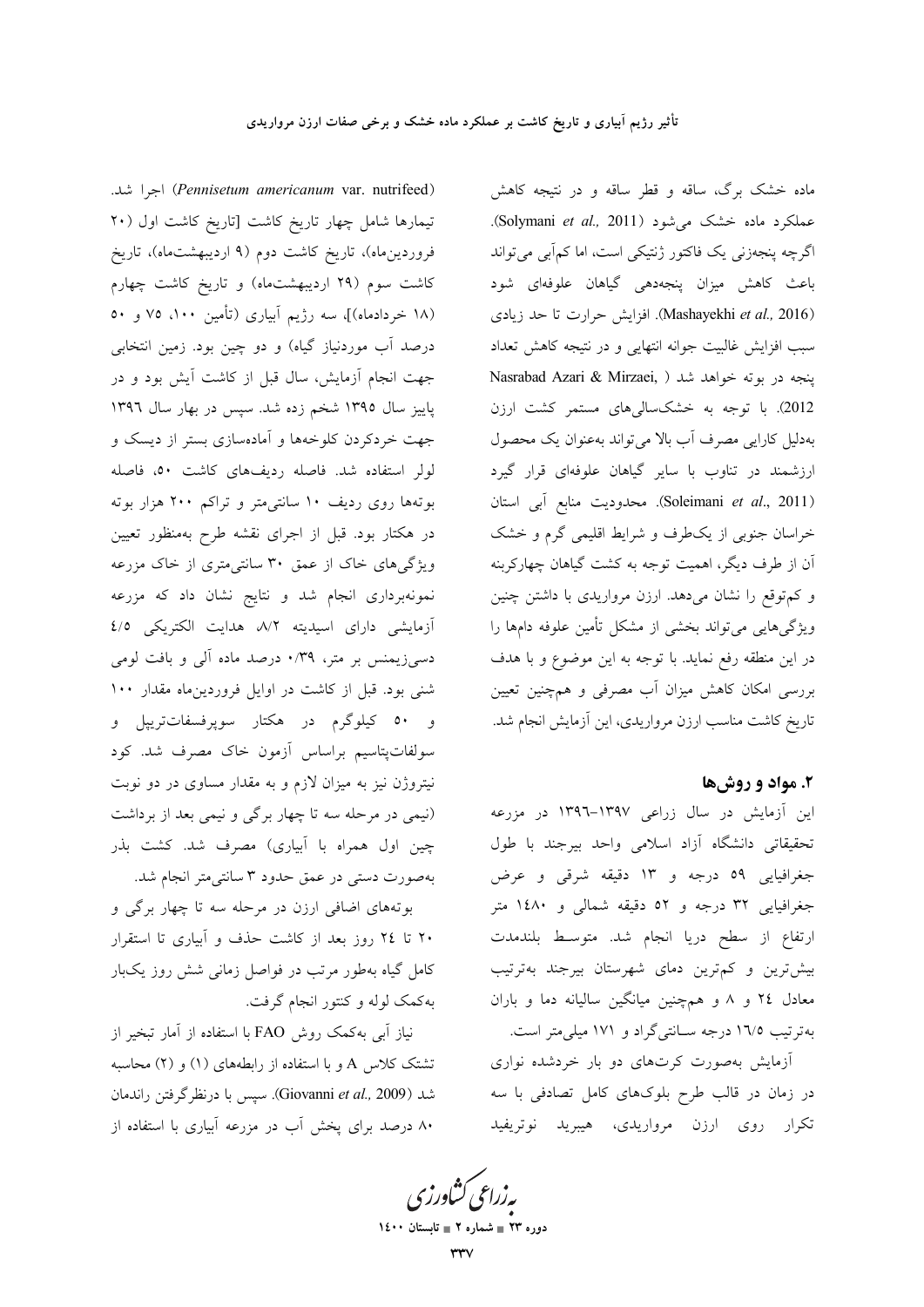کنتور انجام شد. در این روش برای محاسبه مقدار آب موردنیاز گیاه، ابتدا تبخیر از تشتک روزانه (E<sub>p</sub>) از اداره هواشناسی اخذ و سپس در ضریب تشتک (K<sub>pan</sub>) ضرب شد تا مقدار تبخیر و تعرق گیاه مرجع (ET<sub>0</sub>) بهدست آید. سپس با اعمال ضريب گياهي (Kc) نياز آبي ارزن نوتريفيد تعيين گردید (Howell et al., 2008). مقدار Kc از ۲۳۰ در ابتدای دوره رشد ارزن شروع شده و در مرحله برداشت به ۰/۷۳ رسيد (Krishna et al., 2012).

 $ET_0 = K_{pan} \times E_p$ (رابطه ۱)

 $ET_0 = K_c \times ET_0$  $(7 \text{ db}, )$ 

وEp بهترتيب تبخير و تعرق گياه مرجع، Ep و ضریب تشتک (۰/٦٦) و میزان تبخیر از تشتک بود .(Alizadeh., 2002)

محتوی نسبی آب برگ در چین اول و دوم، قبل از برداشت و روز قبل از آبیاری، در جوانترین برگ کامل شده بین ساعت ۸ تا ۹ صبح اندازهگیری شد ( Fazeli .(Rostampour et al., 2013).

جهت تشخیص واکنش هر چین به آبیاری و تاریخ کاشت، عملکرد ماده خشک بهصورت جداگانه در دو چین بررسی شد. ارتفاع بوته، قطر ساقه، تعداد برگ و تعداد پنجه در پنج بوته قبل از برداشت در هر چین و با رعایت اثر حاشیهای اندازهگیری و میانگین هر یک از آنها برای هر صفت در هر واحد آزمایشی منظور شد. همچنین بهمنظور تعیین میزان ماده خشک برگ و عملکرد ماده خشک در هر چین، از دو خط وسط هر واحد آزمایشی با رعایت اثر حاشیه، نمونههای برگ و ساقه بهطور جداگانه و بهترتیب برای مدت حدود ٤٨ و ٧٢ ساعت در آون الکتريکي با درجه حرارت ۷۰ درجه سانتی گراد قرار داده شده و سیس با استفاده از ترازوی حساس الکتریکی، وزن خشک آنها اندازهگیری شد. تجزیه و تحلیل آماری پس از اطمینان از نرمال بودن دادهها با استفاده از نرمافزار SAS (نسخه ۹/۲)

انجام شد. جهت مقایسات میانگین از آزمون چنددامنهای دانکن در سطح احتمال ٥ درصد استفاده شد.

# 3. نتايج و بحث

# ۳. ۱. محتوای نسبی آب برگ

اثر ساده رژیم آبیاری، چین و برهمکنش تاریخ کاشت و چین بر محتوی نسبی آب برگ تأثیر معنیدار داشت (جدول ۱).

کاهش آبیاری از ۱۰۰ به ۷۵ و ۵۰ درصد نیاز آبی ارزن بهترتیب باعث کاهش معنیدار ۷/٦ و ۱۳ درصدی محتوای نسبی آب برگ گردید. محتوای نسبی آب برگ در چین اول نسبت به چین دوم ٤/٥ درصد کاهش نیز معنىدار نشان داد (جدول ٢).

برهم کنش تاریخ کاشت و چین بر محتوی نسبی آب برگ نشان داد که بیشترین محتوی نسبی آب برگ از نظر عددی در تاریخ کاشت ۲۰ خردادماه و چین دوم بهدست آمد که از برتری معنیدار و ۱۱ درصدی نسبت به تاریخ کاشت چهارم و چین اول برخوردار بود، اما تفاوتی بین چین اول و دوم در سه تاریخ کاشت ۲۰ فروردین ماه، ۹ اردیبهشتماه و ۲۹ اردیبهشتماه برای این صفت مشاهده نشد (جدول ۳).

در تیمارهای کمآبیاری، کاهش جذب آب از ریشهها، باعث کاهش محتوی نسبی آب برگ ارزن نسبت به تیمار آبیاری کامل شد. محتوای نسبی آب برگ در چین دوم بالاتر از چین اول در تاریخهای کاشت ۹ اردیبهشتماه، ۲۹ اردیبهشتماه و ۲۰ خردادماه بود. احتمالاً کاهش نسبی دما در چین دوم نسبت به چین اول در این تاریخهای کاشت، باعث کاهش محتوای نسبی آب برگ ارزن در چین دوم شده است. همچنین با توجه به اینکه محتوی نسبی آب برگ در چین اول از تاریخ کاشت ۲۰ فروردین.اه نسبت به چین دوم بیش تر بود، که می تواند بهدلیل دمای بالای محیط در چین دوم، افزایش تعرق و در نتیجه کاهش رطوبت برگ باشد.

<mark>یه زراعی کشاورز</mark> ی

دوره ۲۳ = شماره ۲ = تابستان ۱٤۰۰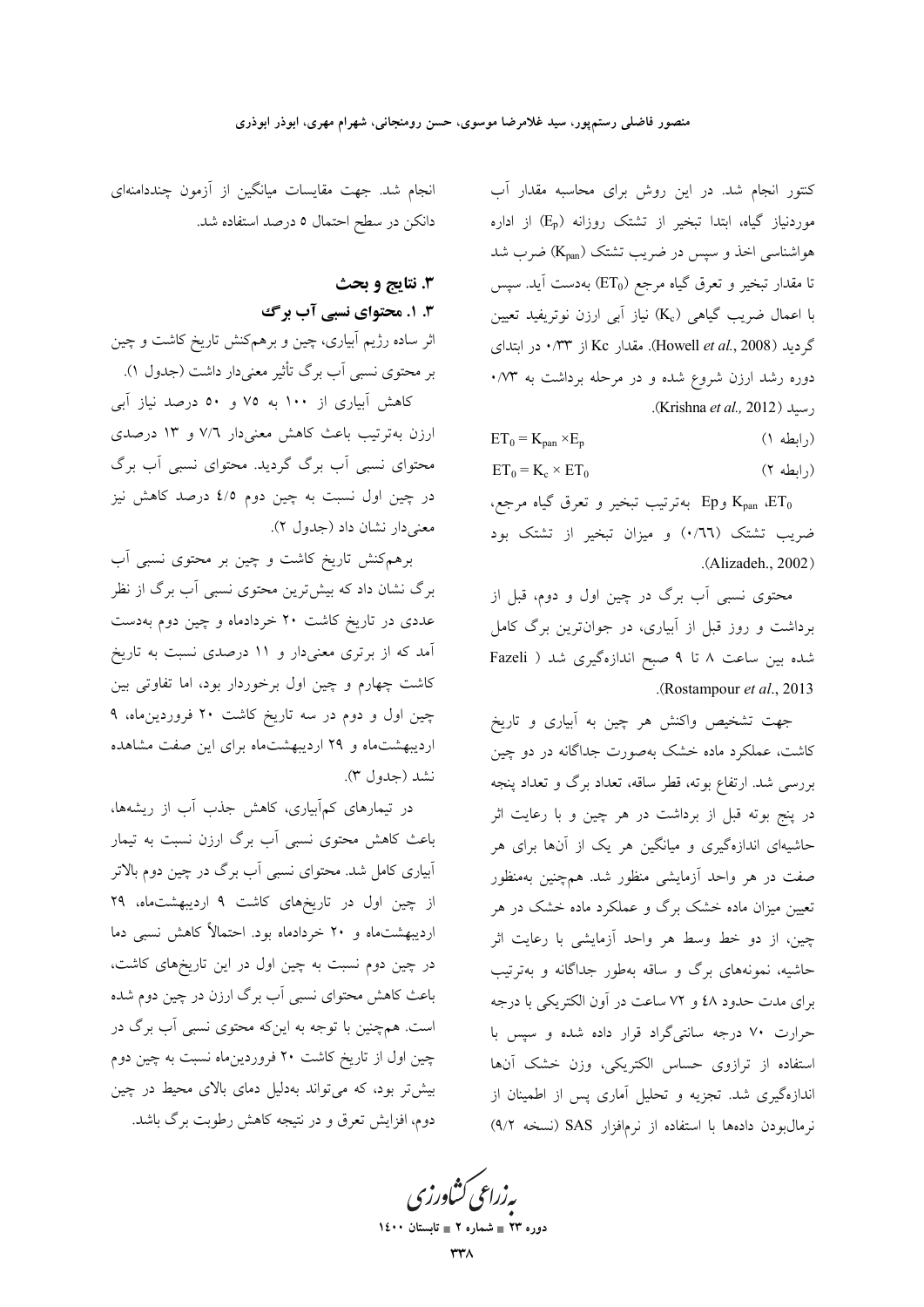|                                                                                      |                                                                       | ميانگين مربعات                       |                                                  |                                                                                        |                                               |                                                         |                                    |               |                       |  |  |  |  |  |
|--------------------------------------------------------------------------------------|-----------------------------------------------------------------------|--------------------------------------|--------------------------------------------------|----------------------------------------------------------------------------------------|-----------------------------------------------|---------------------------------------------------------|------------------------------------|---------------|-----------------------|--|--|--|--|--|
| كارايى                                                                               | عملکر د                                                               | وزن خشک                              | تعداد پنجه                                       | تعداد برگ در                                                                           | قطر ساقه                                      | ارتفاع                                                  | محتواي نسبي                        | درجه<br>آزادى | منابع تغييرات         |  |  |  |  |  |
| مصرف آب                                                                              | ماده خشک                                                              | برگ                                  | در بوته                                          | ساقه اصلى                                                                              | اصلبي                                         | بوته                                                    | آب برگ                             |               |                       |  |  |  |  |  |
| $\cdot/\cdot\mathsf{Y}$ ns                                                           | $Y$ 191/ $\gamma$ ns                                                  | $2\Lambda$ $2/\ln s$                 | $1/\xi$ \ns                                      | $\sqrt{\cdot \text{Ans}}$                                                              | $\wedge/\mathcal{E}\mathfrak{r}^*$            | $\mathsf{TV}/\mathfrak{o}^\ast$                         | $0/9V$ ns                          | ٢             | تكرار                 |  |  |  |  |  |
| $\boldsymbol{\cdot}$ /vv $\!$                                                        | $1.4994***$                                                           | $2.7v7***$                           | $\boldsymbol{\cdot}/\boldsymbol{\cdot}$ \ns      | $Y/OE^*$                                                                               | $\Upsilon\mathfrak{0}/\Sigma\Upsilon^{\# \#}$ | $\Upsilon\mathbf{W}\cdot/\mathbf{V}^{\ast\ast}$         | $\frac{2}{9}$ \ns                  | ٢             | تاريخ كاشت (P)        |  |  |  |  |  |
| $\cdot/\cdot$ ۳                                                                      | 01291AY                                                               | 112V/T                               | $\cdot/\Upsilon$                                 | $\cdot \pi$                                                                            | 1/T                                           | $\mathsf{r}/\mathsf{1}\mathsf{T}$                       | $0/\cdot 7$                        | ٤             | خطای اول              |  |  |  |  |  |
| $\cdot$ / $\hspace{-1.5mm}\raisebox{0.3mm}{\text{\circle*{1.5}}}\hspace{0.2mm}\cdot$ | $012919***$                                                           | $\gamma\cdot\gamma\gamma^{\ast\ast}$ | $\mathsf{r} \mathsf{v} / \mathsf{v}^{\ast \ast}$ | $\Lambda/\Upsilon\Upsilon^{\otimes\otimes}$                                            | $\mathbf{r} \cdot / \mathbf{r}^{\ast \ast}$   | $1/M$ ۹/ $V^{\# \#}$                                    | $VY\Lambda/T$                      | ٣             | آبیاری (I)            |  |  |  |  |  |
| $\cdot/11$                                                                           | <b>TTVY/Vns</b>                                                       | $1291/T$ ns                          | $\cdot$ /\ns                                     | $\cdot$ /0ns                                                                           | $\sqrt{\cdot \ln s}$                          | $\mathbf{Y} \mathbf{Y} / \mathbf{Y}^{\ast\ast}$         | $\frac{\epsilon}{\omega}$ ns       | ٦             | $I \times P$          |  |  |  |  |  |
| $1/\cdot 7$                                                                          | $\mathcal{W}^{\star} \cdot \mathcal{N}$                               | 1191/A                               | $\cdot/27$                                       | $\cdot \pi r$                                                                          | $1/\sqrt{2}$                                  | $Y/\cdot Y$                                             | $\frac{17}{0}$                     | ١٨            | **خطاي دوم            |  |  |  |  |  |
| $\cdot/\mathcal{W}^{\ast\ast}$                                                       | rr192                                                                 | $V \cdot \mathcal{E} V^*$            | $Y/Q^{\otimes \Phi}$                             | $\ensuremath{\mathcal{N}}/\ensuremath{\mathcal{E}}\ensuremath{\mathcal{N}}^{\ast\ast}$ | $1 \mathrm{V/V}^{\otimes \oplus}$             | 77/17                                                   | $\text{YTV}/\text{O}^{\text{max}}$ |               | چين (H)               |  |  |  |  |  |
| $\cdot/\mathcal{N}^{\ast\ast}$                                                       | $\vee \circ \vee \circ \circ$                                         | $Y\%Y\%$ ns                          | $\cdot$ /0ns                                     | $\cdot$ / $\gamma$ ns                                                                  | 1/77ns                                        | $\Lambda/\Lambda$ ns                                    | $0/\sqrt{M}$                       | ٢             | $I \times H$          |  |  |  |  |  |
| $\cdot/\xi$ \**                                                                      | $\mathop{\text{rot}}\nolimits\mathop{\text{rot}}\nolimits^{\ast\ast}$ | $*_{\xi}$ rrr                        | $\cdot$ /2ns                                     | 2/19                                                                                   | $\mathfrak{t}/\mathfrak{d}^{\ast\ast}$        | $\mathop{\rm E} \Sigma$                                 | $70/\Lambda^{\ast\ast}$            | ٣             | $P\times H$           |  |  |  |  |  |
| $\cdot/\xi$ \**                                                                      | r                                                                     | <b>\A\A/9ns</b>                      | $\cdot$ /۲ $\circ$ ns                            | $\cdot$ /97ns                                                                          | $\cdot$ /Vns                                  | $\mathsf{Y}\Lambda/\mathsf{\mathcal{E}}\mathsf{V}^\ast$ | $17/T$ ns                          | ٦             | $I \times P \times H$ |  |  |  |  |  |
| $\cdot/\cdot$ \r                                                                     | 19VY/V                                                                | ۱ ٤٣٨                                | $\cdot \pi$                                      | $\cdot \pi$                                                                            | $\cdot$ / $\vee$                              | $\mathcal{M}$                                           | $\mathsf{Y} \cdot / \mathsf{A}$    | ٢٤            | خطاى سوم              |  |  |  |  |  |
| $\Lambda/\mathsf{O}$                                                                 | $\wedge/\urcorner$                                                    | 1.12                                 | $\nabla/\Lambda$                                 | $V/\mathbb{I}$                                                                         | $\mathsf{d} \mathcal{N}$                      | $0/\lambda$                                             | $\mathsf{O}/\Lambda$               | $(\dot{a})$   | ضريب تغييرات          |  |  |  |  |  |

جدول ۱. میانگین مربعات مربوط به اثر رژیم آبیاری، تاریخ کاشت و چین بر برخی صفات ارزن مرواریدی

| عملکرد ماده خشک                        | وزن خشک برگ                                               | تعداد پنجه             | تعداد برگ در           | قطر ساقه اصلى      | محتوای نسبی آب برگ              |                       |  |
|----------------------------------------|-----------------------------------------------------------|------------------------|------------------------|--------------------|---------------------------------|-----------------------|--|
| $(g m^{-2})$                           | $(g m^{-2})$                                              | در بوته                | ساقه اصلى              | (mm)               | $(\%)$                          | تيمار                 |  |
|                                        |                                                           |                        |                        |                    |                                 | رژیم اَبیاری          |  |
| ٦٧٢/٩a                                 | $EV\Upsilon/Ta$                                           | $\binom{1 + 1}{2}$     | $\Lambda/\Lambda a$    | $\frac{\delta}{2}$ | $\Lambda\Sigma/\mathfrak{0a}$   | $\cdots$              |  |
| $2\lambda\sqrt{2}b$                    | $r \circ \sqrt{r} b$                                      | $\Lambda/\mathcal{A}b$ | $\lambda/b$            | 12/7b              | $V/\lambda/b$                   | $V\circ$              |  |
| $Y \wedge \epsilon$ c                  | $\gamma$ $\Lambda$ $\gamma$ $\gamma$ $\alpha$             | V/T9c                  | V/Vc                   | 17/7c              | VT/ob                           | $\circ \cdot$         |  |
|                                        |                                                           |                        |                        |                    |                                 | تاريخ كاشت            |  |
| $7.2/\sqrt{a}$                         | 207/Aa                                                    |                        | $\Lambda/Va$           | $\sqrt{0/Va}$      |                                 | $1/\Upsilon$ .        |  |
| $o\gamma\gamma/vb$                     | $Y \wedge \frac{\xi}{\lambda}$                            | $\blacksquare$         | $\wedge$ / $\wedge$ ab | 12/9b              |                                 | $\gamma/\gamma$ .     |  |
| $\circ \cdot r_b$                      | <b>TIY/Vbc</b>                                            |                        | $\lambda /$ \ bc       | 17/9c              |                                 | $\Upsilon/\Upsilon$ . |  |
| $27 \cdot 70$                          | $\mathbf{r} \cdot \mathbf{A}$                             | ÷                      | $V/\Lambda c$          | ١٣d                | -                               | $\Upsilon/\Upsilon$ . |  |
|                                        |                                                           |                        |                        |                    |                                 | چين                   |  |
| $o\mathcal{r}\mathcal{r}/\mathcal{r}a$ | $\mathsf{r}\mathsf{q}\wedge\mathsf{a}$                    | $\Lambda/Vb$           | $\lambda/\lambda a$    | $\frac{12}{4a}$    | $V\sqrt{4}b$                    |                       |  |
| 297/Vb                                 | $\mathsf{r} \mathsf{r} \wedge \mathsf{r} \vee \mathsf{b}$ | 9/17a                  | $V/\Lambda b$          | 17/9b              | $\Lambda \cdot / \mathfrak{0}a$ | ٢                     |  |
|                                        |                                                           |                        |                        |                    |                                 |                       |  |

جدول ۲. مقایسه میانگین اثرات ساده رژیم آبیاری، تاریخ کاشت و چین بر برخی صفات ارزن مرواریدی

میانگینهای صفاتی که در هر ستون دارای حروف مشابه می باشند، فاقد اختلاف معنیدار در سطح ۵ درصد هستند.

به زراعی کشاورزی<br>دوره ۲۳ ∎ شهاره ۲ ∎ نابستان ۱۶۰۰

wwq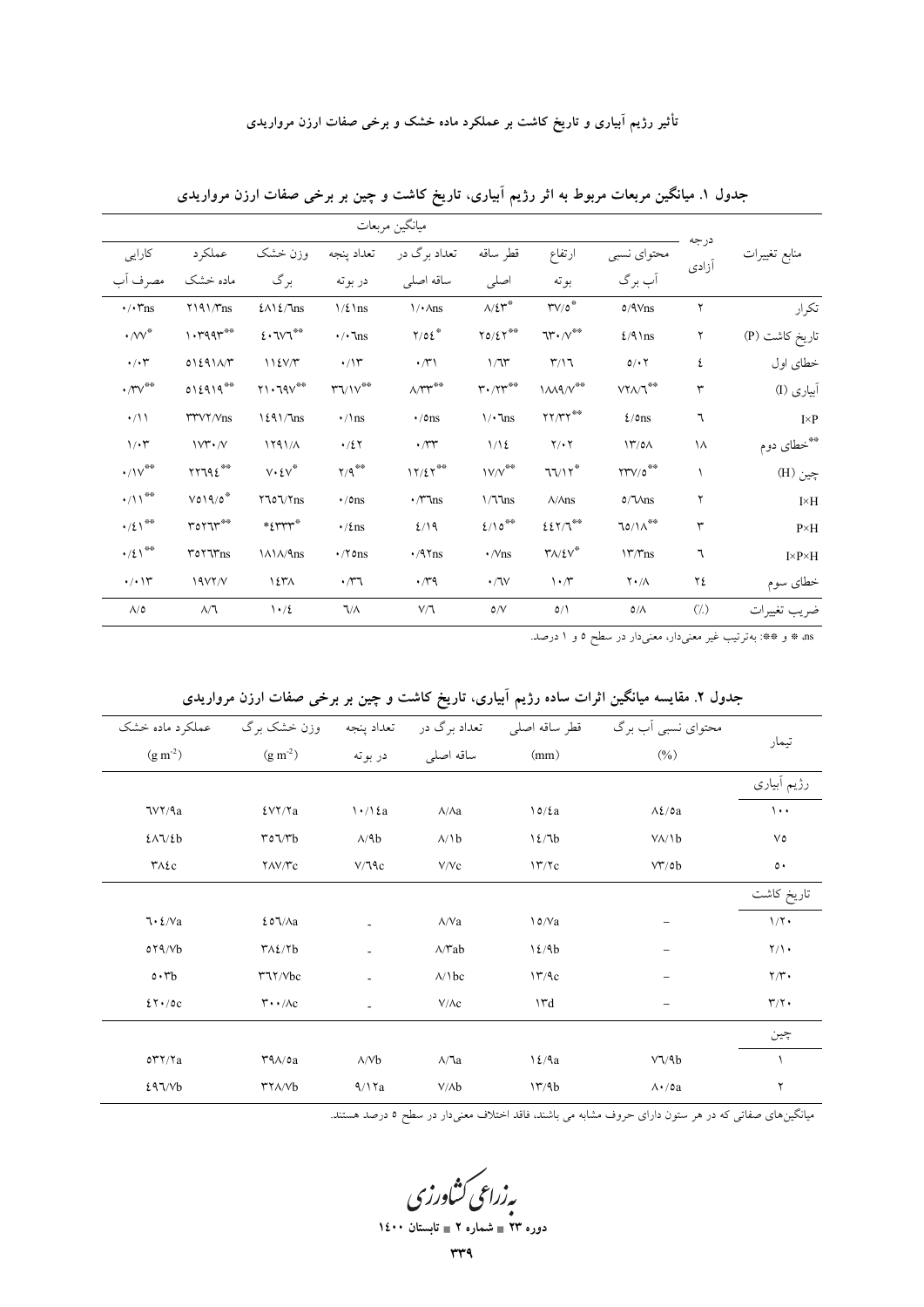|                                 |                               |                              |                     | Р,                              |            | P.             |                                     | تىمار                           |  |  |
|---------------------------------|-------------------------------|------------------------------|---------------------|---------------------------------|------------|----------------|-------------------------------------|---------------------------------|--|--|
| H <sub>2</sub>                  | H <sub>1</sub>                | H <sub>2</sub>               | H <sub>1</sub>      | H <sub>2</sub>                  | $H_1$      | H <sub>2</sub> | $H_1$                               | صفت                             |  |  |
| $\Lambda^{\star}/\mathfrak{0}a$ | V0/Vc                         | $\Lambda \cdot / \lambda$ ab | $V$ $bc$            | $\Lambda$ $\cdot$ / \ abc       | VV/9bc     | <b>V</b> Abc   | $V/\lambda$ bc                      | محتوای نسبی آب برگ (٪)          |  |  |
| 17/2d                           | 177c                          | $\frac{2}{\ell}$             | $\Upsilon/\Upsilon$ | ١٤c                             | o∕∧ab\     | ۱٥b            | $\sqrt{\2}$                         | قطر ساقه اصل <sub>ی</sub> (mm)  |  |  |
| $\Lambda/\mathcal{E}$           | $V/\lambda bc$                | $V/\epsilon$ c               | $\lambda$ /۲ $b$    | $V/\mathfrak{0}c$               | $\sqrt{a}$ | V/9bc          | $\frac{4}{2}a$                      | تعداد برگ در ساقه اصلی          |  |  |
| $\frac{1}{\sqrt{c}}$            | $\Upsilon\Lambda$ $\cdot$ /2b | T09/9b                       | $T\sim/2b$          | $\mathsf{rv} \cdot \mathsf{ob}$ | ۳۹۷/۹b     | $27\%$         | $20 \cdot$ $\pi$ a                  | $(g m^2)$ وزن خشک برگ $(g m^2)$ |  |  |
| $\forall$ { { $\epsilon$        | 297/9cd                       | OTV/TC                       | <b>EVA/Md</b>       | $o r \gamma r b c$              | $057/1$ cd | ovab           | $\mathcal{N} \cdot / \varepsilon$ a | $(g m^{-2})$ عملکر د ماده خشک   |  |  |

جدول ۳. برهم کنش تاریخ کاشت و چین بر برخی صفات ارزن مرواریدی

میانگینهای صفاتی که در هر ستون دارای حروف مشابه می باشند، فاقد اختلاف معنی دار در سطح ٥ درصد هستند.

P3 ،P2 ،P1 و P4 بهترتیب تاریخ کاشت ۲۰ فروردین ماه، ۹ اردیبهشت ماه، ۲۹ اردیبهشت ماه و ۱۸ خردادماه

H<sub>1</sub> و H<sub>2</sub> به ترتيب چين اول و دوم

# ۳. ۲. صفات مورفولوژیک

اثر ساده رژیم آبیاری، تاریخ کاشت، چین و همچنین برهمکنش آبیاری در تاریخ کاشت، تاریخ کاشت در چین و آبیاری در تاریخ کاشت در چین بر ارتفاع بوته تأثیر معنیداری داشت (جدول ۱). برهمکنش آبیاری، تاریخ کاشت و چین بر ارتفاع بوته نشان داد که بیشترین ارتفاع بوته با میانگین ۷٦/۸ سانتی متر در تیمار آبیاری کامل، تاریخ کاشت ۲۰ فروردین.اه و چین دوم مشاهده شد که از برتری معنیدار ۸۵ درصدی نسبت به تیمار تأمین ۵۰ درصد نیاز آبی، تاریخ کاشت ۱۸ خردادماه و چین دوم برخوردار بود (جدول ٤). همچنین در سطوح آبیاری تأمين ٧٥ و ٥٠ درصد نياز آبي در تاريخ كاشت ١٨ خردادماه، ارتفاع بوته در چین اول نسبت به چین دوم از برتری معنیدار بهترتیب ۲٦/۷ و ۲٤/٦ درصدی برخوردار بود (جدول ٤). كم ترين ارتفاع بوته از نظر عددى در تیمار آبیاری و تاریخ کاشت چهارم - چین دوم بود (جدول ٤). به نظر می رسد که در شرایط تأمین ٧٥ و ٥٠ درصد نیاز آبی، عدم دسترسی گیاه به آب کافی منجر به کاهش آماس سلولی و همچنین تکثیر سلولی شده که در نهایت از طریق کمشدن توسعه و رشد مریستمهای انتهایی و میانی و طول میانگرهها باعث کاهش ارتفاع ساقه می شود. هم چنین تأخیر در تاریخ کاشت سبب برخورد

گیاه با گرما، کاهش فتوسنتز و کاهش رشد سلولی و درنتیجه ارتفاع گیاه میشود.

رژیم آبیاری، تاریخ کاشت، چین و برهمکنش تاریخ کاشت و چین بر قطر ساقه اصلی تأثیر معنیداری داشت (جدول ۱). بیش ترین و کم ترین قطر ساقه اصلی در تیمارهای ۱۰۰ و ۵۰ درصد آبیاری براساس تبخیر از تشتک مشاهده شد (جدول ٢). کاهش آبیاری از ۱۰۰ به ٧٥ و ٥٠ درصد نیاز آبی ارزن باعث کاهش ٥/٢ و ١٤/٣ درصدی قطر ساقه اصل<sub>ی</sub> شد. بررس<sub>ی</sub> مقایسه میانگینهای مربوط به قطر ساقه اصلی در تاریخهای مختلف کاشت نشان داد که تأخیر در كاشت، باعث كاهش معنى دار قطر ساقه اصلى ارزن شد، بهطوریکه قطر ساقه اصلی در تاریخ کاشت ۲۰ فروردین.اه نسبت به ۲۰ خردادماه ۱۷/۲ درصد کاهش یافت (جدول ۲). قطر ساقه اصلی در چین اول نسبت به چین دوم ٦٧ درصد بیش تر بود (جدول ۲). برهمکنش تاریخ کاشت و چین بر قطر ساقه اصلی نشان داد که بیشترین قطر ساقه اصل<sub>ی</sub> در چین اول- تاریخ کاشت ۲۰ فروردینِماه و ۹ اردیبهشتِماه و کم ترین قطر ساقه اصلی در تاریخ کاشت ۱۸ خردادماه و چین دوم بود (جدول ۳). با افزایش آب در دسترس گیاه و شرایط مناسب ابتدای فصل رشد، ارزن از این شرایط بهره برده و با تقسیم و توسعه سلولی مناسب قطر ساقه آن افزایش يافت. بنابراين تأخير در تاريخ كاشت موجب كاهش

بەزراعى ڭشاورزى

دوره ۲۳ = شماره ۲ = تابستان ۱٤۰۰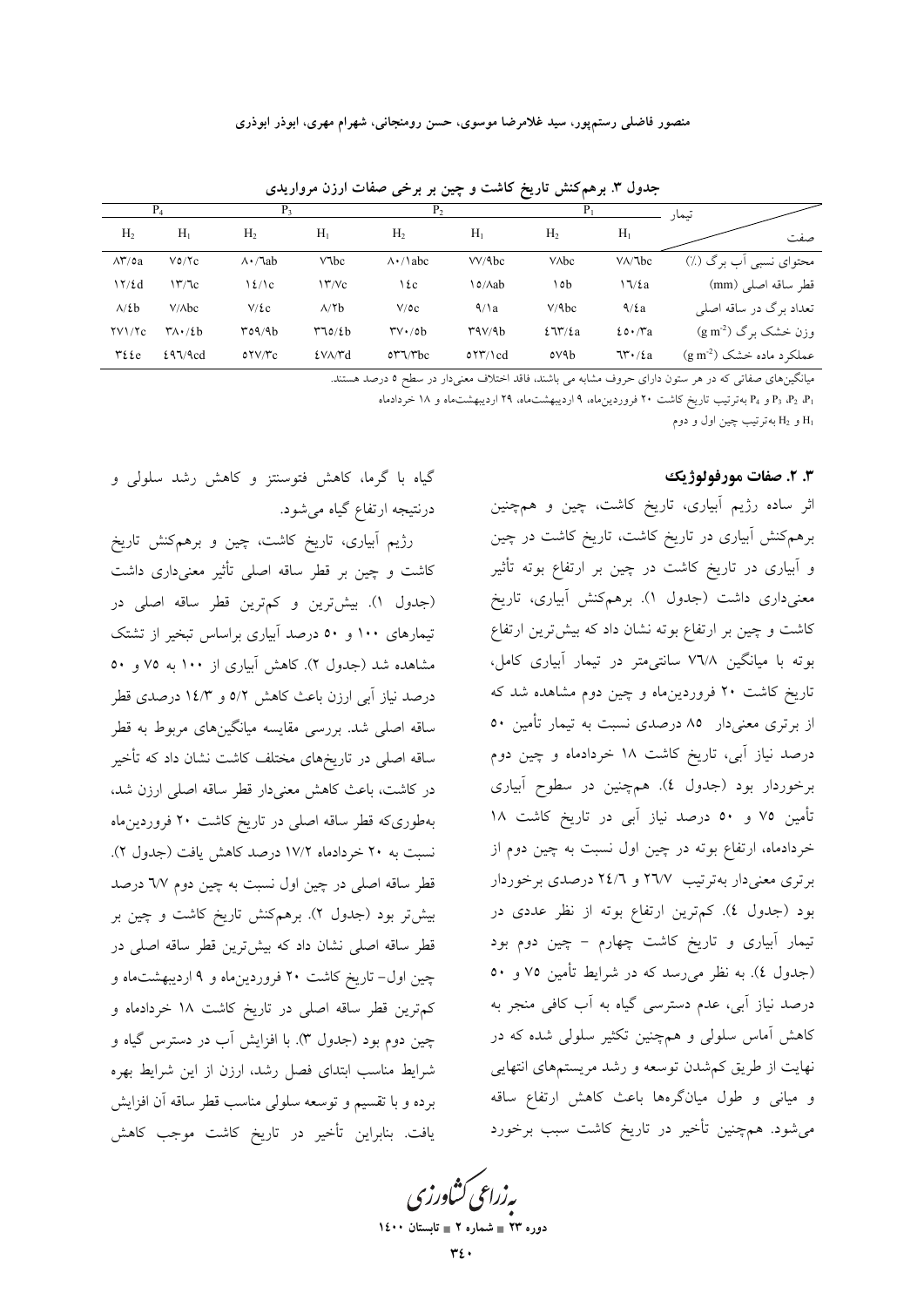ضخامت ساقه شده كه اين امر مى تواند بهدليل استفاده بهتر گیاه از امکانات محیطی در کشت به موقع باشد. این نتایج منطبق بر گزارشهای پژوهشگران دیگری است Mehrpuoyan & Faramarzi, 2011; Nasrabad Azari & ) .(Mirzaei, 2013).

آبیاری، چین و برهمکنش تاریخ کاشت و چین بر صفت تعداد برگ در ساقه اصلی تأثیر معنیداری داشت (جدول ۱). بیش ترین و کم ترین تعداد برگ در ساقه اصلی از تیمارهای ۱۰۰ و ۵۰ درصد آبیاری براساس تبخیر از تشتک بهدست آمد (جدول ۲). کاهش آبیاری از ۱۰۰ به ۷۵ و ۵۰ درصد نیاز آبی ارزن باعث کاهش ۸ و ۱۲/۵ درصدی تعداد برگ در ساقه اصلی شد. گزارش شده که با کاهش میزان آبیاری، تعداد برگ تشکیل شده روی ساقه اصلی گیاه علوفهای بهدلیل کاهش ارتفاع ساقه، عدم تشکیل برگهای جدید و ریزش برگهای مسن کاهش مییابد ( Mehrpuoyan & Faramarzi, 2011). بیش ترین تعداد برگ در ساقه اصلی در تاریخهای کاشت ۲۰ فروردین ماه و ۹ اردیبهشت ماه و کم ترین تعداد برگ در ساقه اصلی در تاریخهای کاشت ۲۹ اردیبهشتماه و ۱۸ خردادماه بود (جدول ۲). تعداد برگ در ساقه اصلی در چین اول نسبت به چین دوم ۹/۳ درصد بیش تر بود (جدول ۲). برهمکنش تاریخ کاشت و چین بر تعداد برگ در ساقه اصلی نشان داد که بیش ترین تعداد برگ در ساقه اصلی در چین اول- تاریخ کاشت ۲۰ فروردین ماه و

۹ اردیبهشتماه بود (جدول ۳). بهنظر می رسد باتوجه به شرايط مناسب اول فصل، گياه از اين شرايط استفاده نموده و تعداد برگ بیشتری تولید نموده است. گزارش شده که در تاریخهای کاشت زودتر طول دوره رشد رویشی نسبت به تاریخهای کاشت دیرتر افزایش یافته و سبب انطباق مراحل رشد گیاه با حداکثر تابش منطقه شده و گیاه فرصت کافی برای تولید برگ را دارد (Eshraghi-Nejad et al., 2011).

رژیم اَبیاری و چین بر تعداد پنجه در بوته تأثیر معنیداری داشت (جدول ۱). بیشترین تعداد پنجه در بوته مربوط به تیمارهای ۱۰۰ درصد آبیاری و کم ترین تعداد پنجه در بوته مربوط به ٥٠ درصد آبیاری براساس تبخیر از تشتک بهدست آمد (جدول ۲). کاهش آبیاری از ۱۰۰ به ۷۵ و ۵۰ درصد نیاز آبی ارزن باعث کاهش ۱۲/۲ و ۲٤/۲ درصدی تعداد پنجه در بوته شد. بهنظر میرسد با کمآبیاری، سطح برگ، جذب نور و فتوسنتز کاهش یافته که منجر به کمشدن تعداد پنجه نسبت به شاهد شده است. تعداد پنجه در بوته در چین اول نسبت به چین دوم ٤/٨ درصد كم تر بود (جدول ٢). برهمكنش تاريخ كاشت و چین بر تعداد پنجه در بوته نشان داد که بیشترین تعداد پنجه در بوته در چین دوم و تاریخ کاشت ۲۰ فروردین ماه، ۹ اردیبهشت ماه و ۲۹ اردیبهشت ماه و کم ترین تعداد پنجه در بوته در تاریخ کاشت ۱۸ خردادماه و چين اول بود (جدول ٣).

جدول ٤. برهمکنش رژیم اَبیاری، تاریخ کاشت و چین بر صفات ارتفاع بوته و کارایی مصرف اَب ارزن مرواریدی

|                                                                                                                     |  | <b>H1</b> | $H_1$ $H_2$ |               | H <sub>2</sub> | $H_1$ | $H_2$ | $H_2$ $H_1$ |  |  |  |  | $H1$ $H_2$ $H_1$ $H_2$ $H_1$ | $H_2$                                                                                                                       | $H_1$ | $H_2$ | $H_2$ $H_1$ |     | $H_1$ | H <sub>2</sub> | $H_1$                    | H <sub>2</sub> | $H_2$ $H_1$ |   |
|---------------------------------------------------------------------------------------------------------------------|--|-----------|-------------|---------------|----------------|-------|-------|-------------|--|--|--|--|------------------------------|-----------------------------------------------------------------------------------------------------------------------------|-------|-------|-------------|-----|-------|----------------|--------------------------|----------------|-------------|---|
| ارتفاع بوته (cm)                                                                                                    |  |           |             |               |                |       |       |             |  |  |  |  |                              | 0V 0A/E 0V/0 00/E 0+/9 7E/0 "UN "II/7 7V/7 70/V "UV/1 7E/A V+/A V+/7 VI/A VI/T VY/V V7/A VT/I                               |       |       |             |     |       |                | $21/0$ $01/N$ $29$ $0 N$ |                |             |   |
|                                                                                                                     |  |           |             |               |                |       |       |             |  |  |  |  |                              | jk ef cde fg cde def cde cdef def abcd bcde abcd abcd abc a ab                                                              |       |       | hij         | ghi | gh    | ghi            | ik                       | kl             | ijk         | m |
| كارايي مصرف آب (2m²)                                                                                                |  | 1/28      |             |               |                |       |       |             |  |  |  |  |                              | $\cdot$ /09 1/0٢ 1/2٢ 1/2 1/7٣ 1/70 1/49 1/9٣ $\cdot$ /AA 1/٣٤ 1/2٣ 1/1 1/٣٦ 1/19 1/22 1/2 1/3 1/74 1/77 1/٣١ 1/٣٢ 1/٣٣ 1/0 |       |       |             |     |       |                |                          |                |             |   |
|                                                                                                                     |  |           |             | def bcde bcde |                |       |       |             |  |  |  |  |                              | bed ede def be b a a i def bede gh def fgh bede def hi efg efg defg efd                                                     |       |       |             |     |       |                |                          |                |             |   |
| میانگینهای صفاتی که در هر ستون دارای حروف مشابه می باشند، فاقد اختلاف معنیدار در سطح ۵ درصد هستند.                  |  |           |             |               |                |       |       |             |  |  |  |  |                              |                                                                                                                             |       |       |             |     |       |                |                          |                |             |   |
| د الله ج $I_3$ و ج $I_4$ به ترتیب تأمین ۱۰۰، ۷۵ و ۱۰۰ درصد آب موردنیاز گیاه براساس تبخیر و تعرفی بتانسیل گیاه $I_2$ |  |           |             |               |                |       |       |             |  |  |  |  |                              |                                                                                                                             |       |       |             |     |       |                |                          |                |             |   |

و P<sub>4</sub> بهترتیب تاریخ کاشت ۲۰ فروردین۱۵، ۹ اردیبهشتماه، ۲۹ اردیبهشتماه و ۱۸ خردادماه و ۱۸ خردادماه و است $P_1$ 

و  $\rm{H}_{2}$  بهترتیب چین اول و دوم  $\rm{H}_{1}$ 

پەزراعى كشاورز

دوره ۲۳ ∎ شماره ۲ ∎ تابه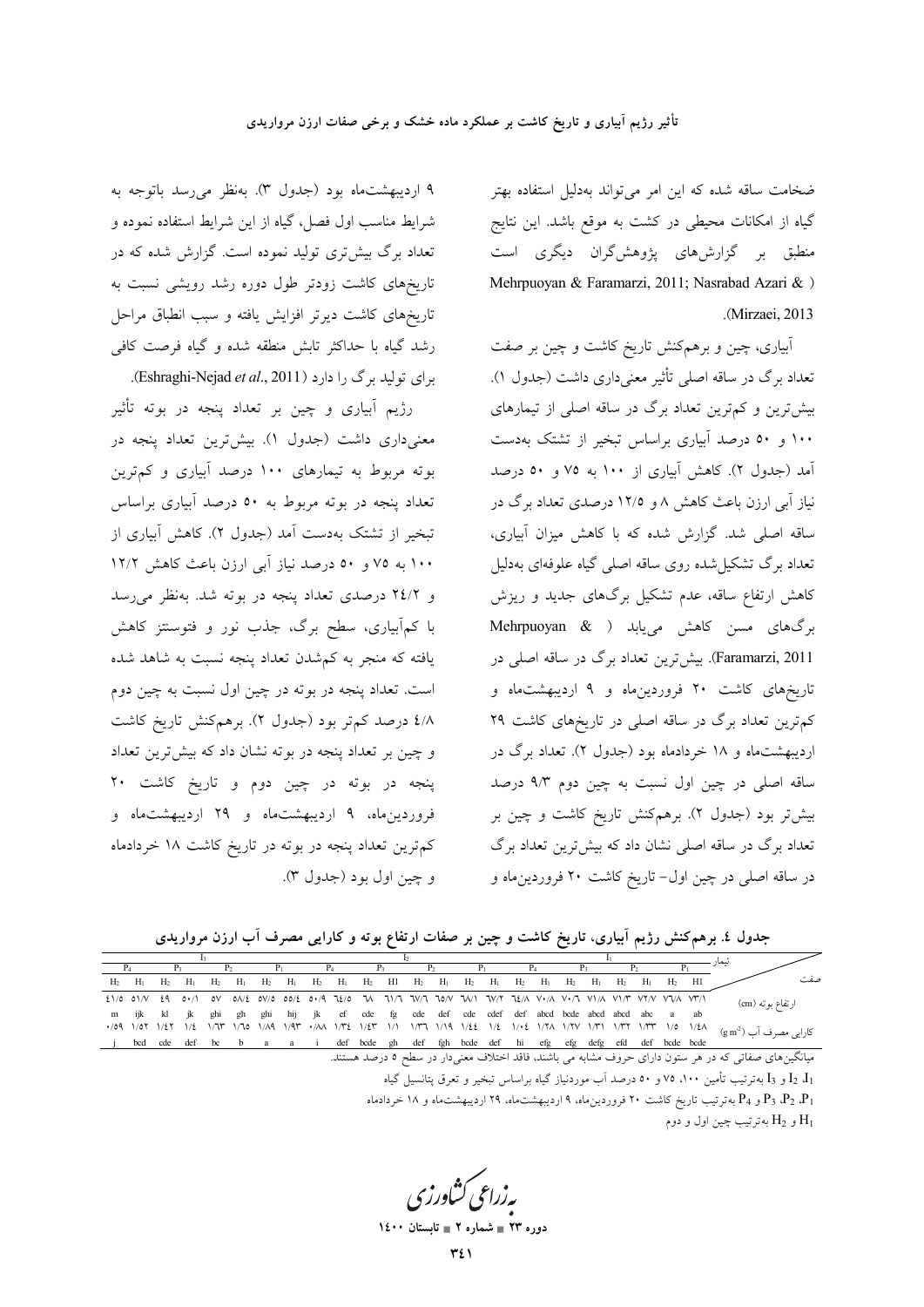بهنظر می رسد که بهدلیل رشد مطلوبتر بوتهها در چین اول تاریخهای کاشت ۲۰ فروردین ماه، ۹ اردیبهشت ماه و ۲۹ اردیبهشتماه نسبت به چین دوم این تاریخهای کشت و كاهش تخريب هورمون اكسين، غالبيت جوانه انتهايى افزايش يافته و درنتيجه تعداد پنجه كاهش يافته باشد. اگرچه نتايج .Mousavi et al (2006) نشان داد كه آبياري اثر معنیداری بر تعداد پنجه در بوته ارزن نوتریفید در چین اول و دوم نداشت، اما.2012) Nasrabad Azari & Mirzaei گزارش کردند که تاریخهای کاشت اول و ۱۵ خردادماه و همچنین اول تیر از نظر تعداد پنجه وضعیت مناسبتری نسبت به تاریخ کاشت ۱۵ تیرماه داشتند.

### ۳.۳ وزن خشک

رژیم ابیاری، چین و برهمکنش تاریخ کاشت و چین بر وزن خشک برگ تأثیر معنیداری داشت (جدول ۱). بیش ترین و کمترین وزن خشک برگ در تیمارهای ۱۰۰ و ۵۰ درصد آبیاری براساس تبخیر از تشتک دیده شد (جدول ۲). کاهش آبیاری از ۱۰۰ به ۷۵ و ۵۰ درصد نیاز آبی ارزن باعث کاهش ٢٤ و ٣٩ درصدي وزن خشک برگ شد. بررسي مقايسه میانگینهای مربوط به وزن خشک برگ در تاریخهای مختلف کاشت نشان داد که تأخیر در کاشت، باعث کاهش معنیدار وزن خشک برگ ارزن شد، بیشترین وزن خشک برگ در تاریخ کاشت ۲۰ فروردین.اه و کمترین آن در تاریخ كاشت ٢٩ ارديبهشتماه و ١٨ خردادماه ديده شد (جدول ٢). وزن خشک برگ در چین اول نسبت به چین دوم ۱۷/۵ درصد بیشتر بود (جدول ۲). برهمکنش تاریخ کاشت و چین بر وزن خشک برگ نشان داد که بیشترین وزن خشک برگ در چینهای اول و دوم- تاریخ کاشت ۲۰ فروردین.اه و کم ترین وزن خشک برگ در تاریخ کاشت ۱۸ خردادماه و چين دوم بود (جدول ٣).

اثر ساده رژیم آبیاری، تاریخ کاشت، چین، چین در

آبیاری و همچنین برهمکنش تاریخ کاشت در چین بر عملکرد ماده خشک تأثیر معنیداری داشت (جدول ۱). کاهش آبیاری از ۱۰۰ به ۷۵ و ۵۰ درصد نیاز آبی ارزن باعث کاهش ۲۷/۷ و ٤٢/۹ درصدی عملکرد ماده خشک شد. بررسی مقایسه میانگینهای مربوط به عملکرد ماده خشک در تاریخهای مختلف کاشت نشان داد که تأخیر در کاشت، باعث کاهش معنیدار عملکرد ماده خشک ارزن شد، بیش ترین عملکرد ماده خشک در تاریخ کاشت ۲۰ فروردینِماه و کم ترین آن در تاریخ کاشت ۱۸ خردادماه دیده شد. ضمن این که بین تاریخ کاشت ۹ اردیبهشتماه و ۲۹ اردیبهشتماه تفاوت معنیداری وجود نداشت (جدول ۲). عملکرد ماده خشک در چین اول نسبت به چین دوم ٦/٧ درصد بیشتر بود (جدول ۲). برهمکنش تاریخ کاشت و چین بر عملکرد ماده خشک نشان داد که بیشترین عملکرد ماده خشک در چین اول و تاریخ کاشت ۲۰ فروردین و کمترین عملکرد ماده خشک در تاریخ کاشت ۱۸ خردادماه و چین دوم بود (جدول ۳). با توجه به اهمیت دستیابی به بهترين اطلاعات درخصوص تشخيص بهترين تاريخ كاشت، مجموع عملکرد ماده خشک در مجموع دو چین جداگانه تجزیه شد. نتایج نشان داد که بیشترین عملکرد ماده خشک درمجموع دو چین مربوط به تأمین ۱۰۰ درصد نیاز آبی ارزن و تاریخ کاشت ۲۰ فروردینِماه (۱۵۳۹ گرم در مترمربِع) و کم;ترین عملکرد ماده خشک در مجموع دو چین مربوط به تأمین ٥٠ درصد نیاز آبی ارزن و تاریخ کاشت ١٨ خردادماه (٥٢٤ گرم در مترمربع) بود (جدول ٥).

در بررسی اثر چهار تیمار آبیاری بر عملکرد ارزن نوتریفید مشخص شد که عملکرد علوفه تر و خشک، وزن خشک برگ و ساقه تحت تأثیر کمآبی قرار گرفته و بین .<br>شدت کمبود آب اعمال شده با کلیه صفات مذکور همبستگی منفی و معنیداری وجود دارد ( Nakhoda & .(Hashemi Dezfuli, 2000)

بەزراعى ڭشاورز دوره ۲۳ = شماره ۲ = تابستان ۱٤۰۰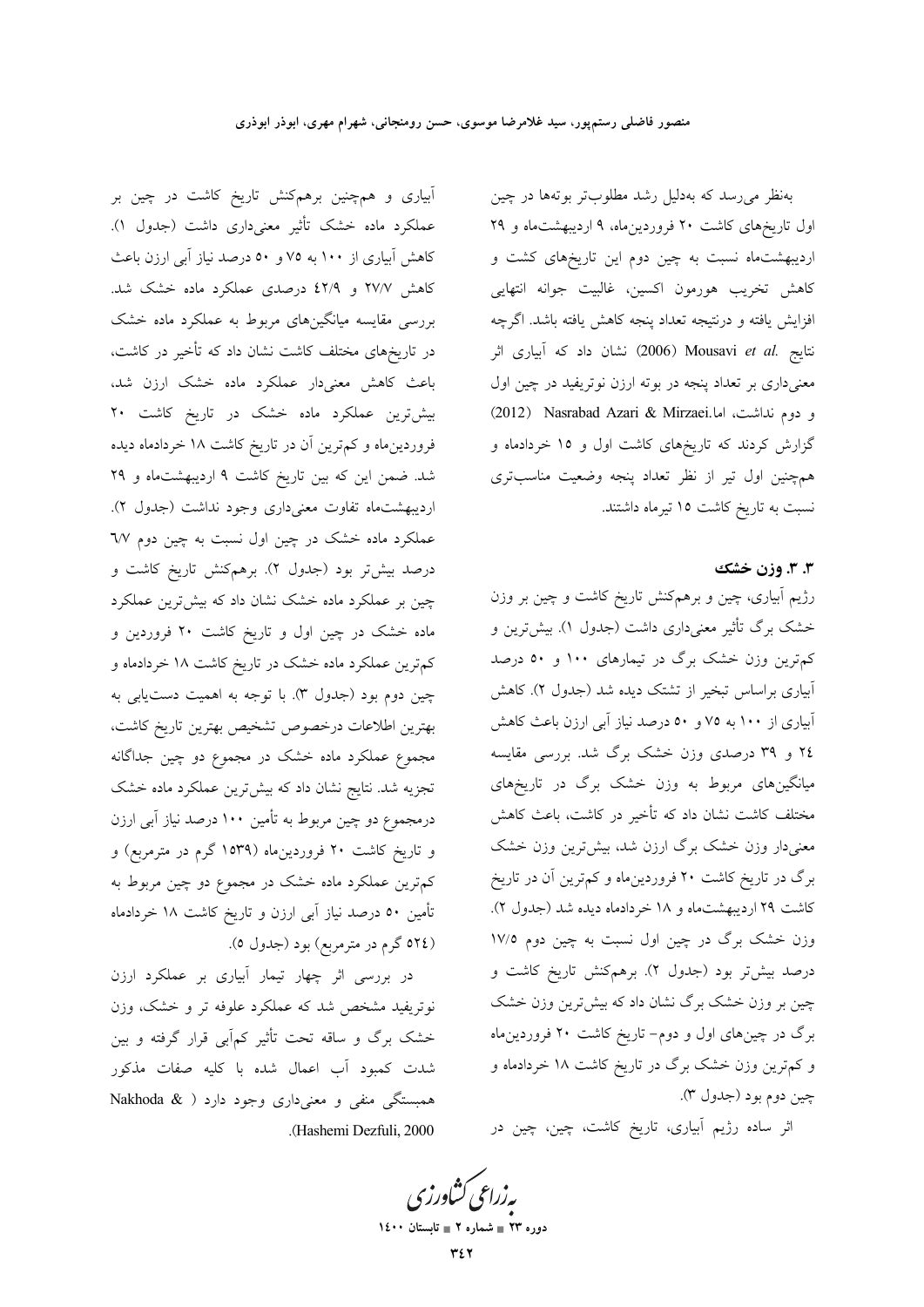### تأثیر رژیم آبیاری و تاریخ کاشت بر عملکرد ماده خشک و برخی صفات ارزن مرواریدی

جدول ۵. برهمکنش اَبیاری و تاریخ کاشت بر مجموع عملکرد ماده خشک (گرم در مترمربع) در مجموع دوچین ارزن مرواریدی

| $P_4$ | P <sub>3</sub> |  |  | $P_2$ $P_1$ $P_4$ $P_3$ $P_2$ $P_1$ $P_4$ |  | $P_3$ $P_2$ |  | صفت |
|-------|----------------|--|--|-------------------------------------------|--|-------------|--|-----|
|       |                |  |  |                                           |  |             |  |     |

میانگینهای صفاتی که در هر ستون دارای حروف مشابه میباشند، فاقد اختلاف معنیدار در سطح ٥ درصد هستند.

کمبود آب از طریق کاهش میزان جذب آب و عناصر غذایی باعث پژمردگی و جمعشدن پهنک برگ و کاهش سطح برگ و جذب تشعشع فعال فتوستتزى شده كه اين عوامل سطح برگ گیاه را کاهش داده (Ngugi et al., 2013) و درنهایت منجر به کاهش عملکرد ماده خشک می شوند .(Hajinia & Ahmadvand, 2017; Zabet et al., 2015) گزارش شده که در تاریخهای کاشت مختلف طولانیبودن دوره رویش موجب استفاده مطلوب از نور خورشید و دما شده که به گیاه اجازه میدهد که با فتوسنتز بهتر کارایی مصرف آنها را افزایش داده و موجب گسترش بهتر سطح برگ شوند (Safari et al., 2008).

همچنین گزارش شده که کاهش ظرفیت فتوستتزی و رشد رویشی، علت اصلی کاهش عملکرد ماده خشک در چين دوم است (Safaee Torghabeh et al., 2018). تاريخ کاشت ۲۰ فروردینِماه در تمام سطوح آبیاری بیشترین عملکرد ماده خشک و در تاریخ کاشت ۱۸ خردادماه کم ترین عملکرد ماده خشک را داشت. با توجه به اینکه در تاریخهای کاشت مختلف میزان تابش ورودی متفاوت است، بنابراین طولانیبودن طول دوره رویش در تاریخ کاشت ۲۰ فروردینِماه بهدلیل استفاده مطلوب از تابش، دما و دیگر عوامل محیطی مناسب به گیاه اجازه می دهد که ماده خشک بیش تری را در اندامهایی چون ساقه و برگها ذخیره نموده که باعث افزایش عملکرد ماده خشک در چین اول-تاریخ کاشت ۲۰ فروردینِماه میشود. بهنظر می رسد که در اواخر فصل رشد (تاریخ کاشت ۱۸ خردادماه و چین دوم)، گیاه ارزن بەدليل كوتاەترشدن دورە رويشى، تحت تأثير

محدودیتهای دمای أخر فصل و کاهش طول روز و در نتیجه تابش خورشید، فرصت کافی برای فتوسنتز و تولید مواد فتوستتزی نداشته و در نتیجه عملکرد ماده خشک آن کاهش قابل.ملاحظهای مییابد. همچنین تأخیر در کاشت، موجب برخورد گیاه با دماهای بالاتر طی دوره رشد رویشی شده و سرعت نمو و میزان تنفس را افزایش داده و کوتاهشدن طول دوره رشد نیز کاهش عملکرد را در پی خواهد داشت. این استدلال منطبق بر نتایج پژوهش گران Hashempur Baltork et al., 2016; Khazaei ) ديگرى است  $. (et al., 2018)$ 

## 3. ٤. كارايي مصرف آب

اثر ساده رژیم آبیاری، تاریخ کاشت، چین و همچنین برهم کنش اَبیاری در تاریخ کاشت، اَبیاری در چین، تاریخ کاشت در چین و آبیاری در تاریخ کاشت در چین بر کارایی مصرف أب تأثير معنىدارى داشت (جدول ١). برهمكنش آبیاری، تاریخ کاشت و چین بر کارایی مصرف آب نشان داد که بیشترین کارایی مصرف آب در شرایط تأمین ٥٠ درصد نیاز آبی ارزن و تاریخ کاشت ۲۰ فروردینِماه و چین اول و دوم مشاهده شد. کمترین کارایی مصرف آب در تاریخ کاشت ۱۸ خردادماه و چین دوم در شرایط ۵۰ درصد تأمین آب موردنیاز ارزن مشاهده شد (جدول ٤). با توجه به اینکه در شرایط کمبود آب، میزان آب در اختیار ارزن از تبخیر و تعرق پتانسیل گیاه کمتر میشود، بنابراین کارایی مصرف آب افزایش می یابد. از طرف دیگر با تأخیر در کاشت و کاهش میزان تولید ماده خشک، کارایی مصرف آب کاهش می یابد.

بەزراعى كشاورزى

دوره ۲۳ = شماره ۲ = تابستان ۱٤۰۰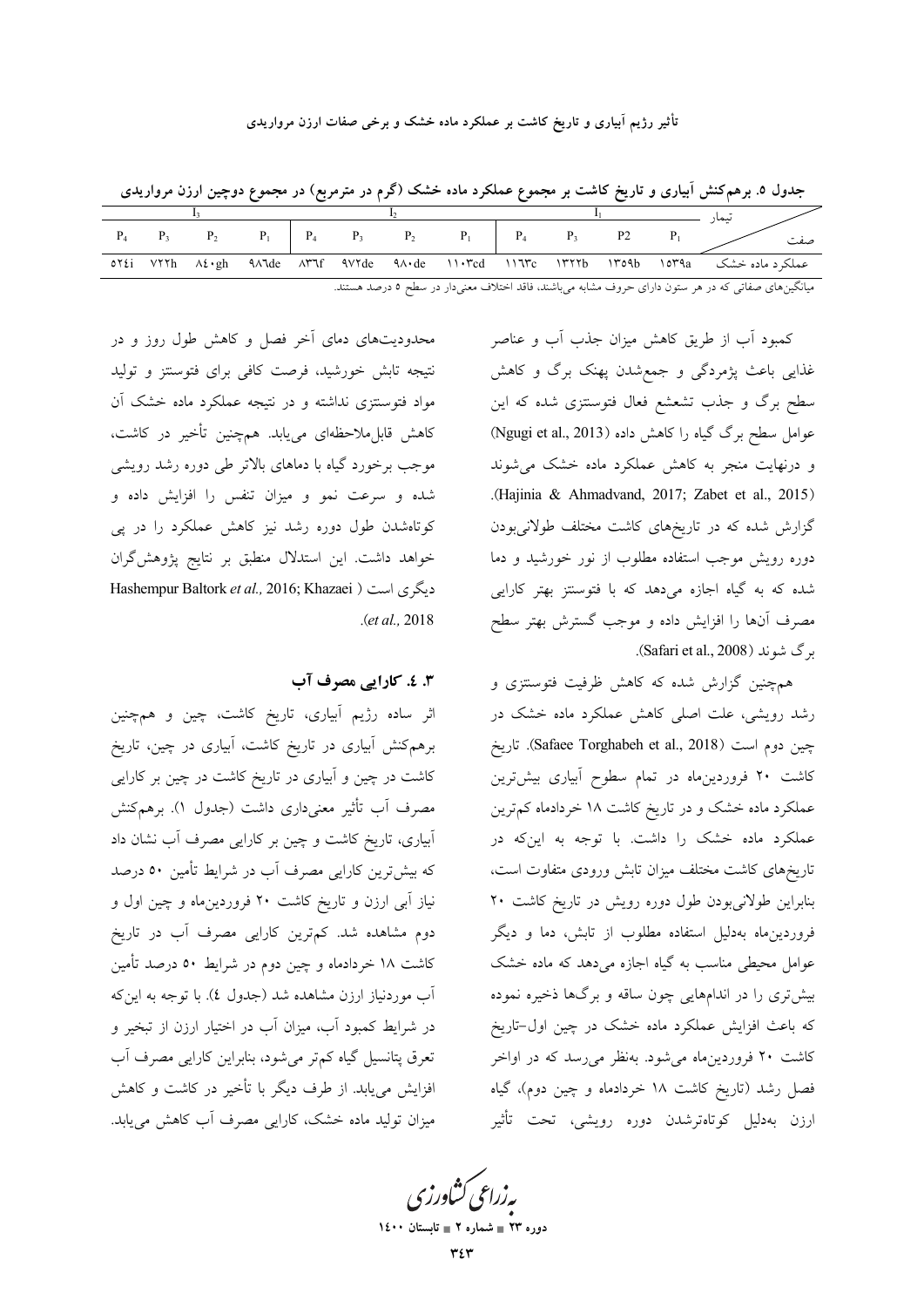این نتایج با دستآوردهای پژوهشگران دیگر مطابقت دارد Heidari Zooleh et al., 2011; Keshavars et al., 2013; ) .(Khazaei et al., 2018).

# ٤. نتىجەگىرى

افزایش طول دوره رشد رویشی در تاریخهای کاشت ابتدایی نسبت به تاریخهای کاشت تأخیری سبب شد تا گیاه ارزن دراین تاریخهای کاشت از دمای مناسب و حداکثر تابش منطقه، حداکثر استفاده را ببرد. به همین دلیل بیشترین مقدار ارتفاع بوته، قطر ساقه، تعداد برگ و تعداد پنجه در بوته، وزن خشک برگ، عملکرد ماده خشک و کارایی مصرف آب در تاریخ کاشت ۲۰ فروردین.اه و در تمام سطوح آبیاری درمجموع دو چین مشاهده شد. ارتفاع بوته، قطر ساقه، تعداد برگ در بوته، وزن خشک برگ، عملکرد ماده خشک و کارایی مصرف آب در چین اول نسبت به چین دوم بیشتر بود که بهنظر میرسد کاهش دما، تابش خورشید و طول روزها در انتهای فصل رشد باعث آن شده باشد. به همین دلیل نیز چین دوم در تاریخ کاشت ۲۰ خردادماه بیش ترین محتوی نسبی آب برگ و کم ترین مقدار عملکرد ماده خشک را نشان داد. صفت پنجهزنی در چین دوم بیش تر از چین اول بود، اما نتوانست کاهش عملکرد ماده خشک ناشی از کاهش طول دوره رشد و تغییر شرایط محیطی مناسب را جبران نماید. بررسی میزان عملکرد ماده خشک بین تاریخ کاشت ۹ و ٢٩ ارديبهشت ماه نشان داد كه بين اين دو تاريخ كاشت تفاوت معنیداری وجود نداشت. همچنین تأمین ۱۰۰ درصد آب موردنیاز ارزن باعث بیشترین عملکرد ماده خشک در همه تاریخهای کاشت شد اما با تأخیر در کاشت (۱۸ خردادماه) عملکرد ماده خشک در شرایط تأمین ۱۰۰ درصد کاهش یافت و مشابه تأمین ۷۵ درصد آب موردنیاز ارزن در تاریخ کاشت ۲۰ فروردینِماه شد. با تأخیر در کاشت ارزن از ۲۰ فروردین ماه به ۱۸ خردادماه عملکرد ماده خشک ارزن

٢٤/٤ درصد در شرايط تأمين ١٠٠ درصد نياز آبي كاهش یافت. همچنین این کاهش در شرایط تأمین ۷۵ و ۵۰ درصد نیاز آبی بهترتیب ۲٤/۲ و ٤٦/٩ بود. بهعبارت دیگر درصورتیکه میزان آب در دسترس ۵۰ درصد نیاز ارزن باشد با تأخیر در کاشت عملکرد ماده خشک تقریباً به نصف تقلیل و غیرقابل توجیه خواهد شد. با کاهش مقدار آبیاری، کارایی مصرف آب افزایش و با تأخیر در تاریخ کاشت، عملکرد ماده خشک و کارایی مصرف آب کاهش یافت. بهطوریکه بیشترین کارایی مصرف آب از تأمین ٥٠ درصد آب موردنیاز ارزن و در تاریخ کاشت ۲۰ فروردین.ماه بهدست آمد. تاریخ کاشت ۲۰ فروردین.ماه در همه سطوح آبیاری باعث حداکثر عملکرد ماده خشک ارزن مرواریدی در چین اول و دوم میشود. در صورت ازدستدادن این فرصت میتوان با درنظرگرفتن میزان کاهش عملکرد ماده خشک نسبت به فروردین.اه، تا پایان اردیبهشت.اه اقدام به کشت ارزن نمود. بهطورکلی، نتایج نشان داد که کاهش میزان آبیاری تأثیر منفی قابل توجهی بر عملکرد ماده خشک ارزن داشته و همچنین عدم انتخاب تاریخ کاشت مناسب، کشت ارزن را غیرقابل توجیه می نماید. بنابراین با تأمین ۷۵ درصد آب موردنیاز ارزن مرواریدی و کاشت در تاریخ ۲۰ فروردین ماه می توان با .<br>ذخیره ۲۵ درصدی میزان آب مصرفی، عملکرد ماده خشک قابل قبولي توليد نمود.

٥. تشکر و قدردانی از همکاری مدیریت و کارکنان مزرعه تحقیقاتی دانشگاه آزاد اسلامی، واحد بیرجند که در اجرای این پروژه تحقیقاتی همکاری صمیمیانه داشتند، تشکر و قدردانی می گردد.

٦. تعارض منافع هيچ گونه تعارض منافع توسط نويسندگان وجود ندارد.

بەزراعى ڭشاورزى

دوره ۲۳ = شماره ۲ = تابستان ۱٤۰۰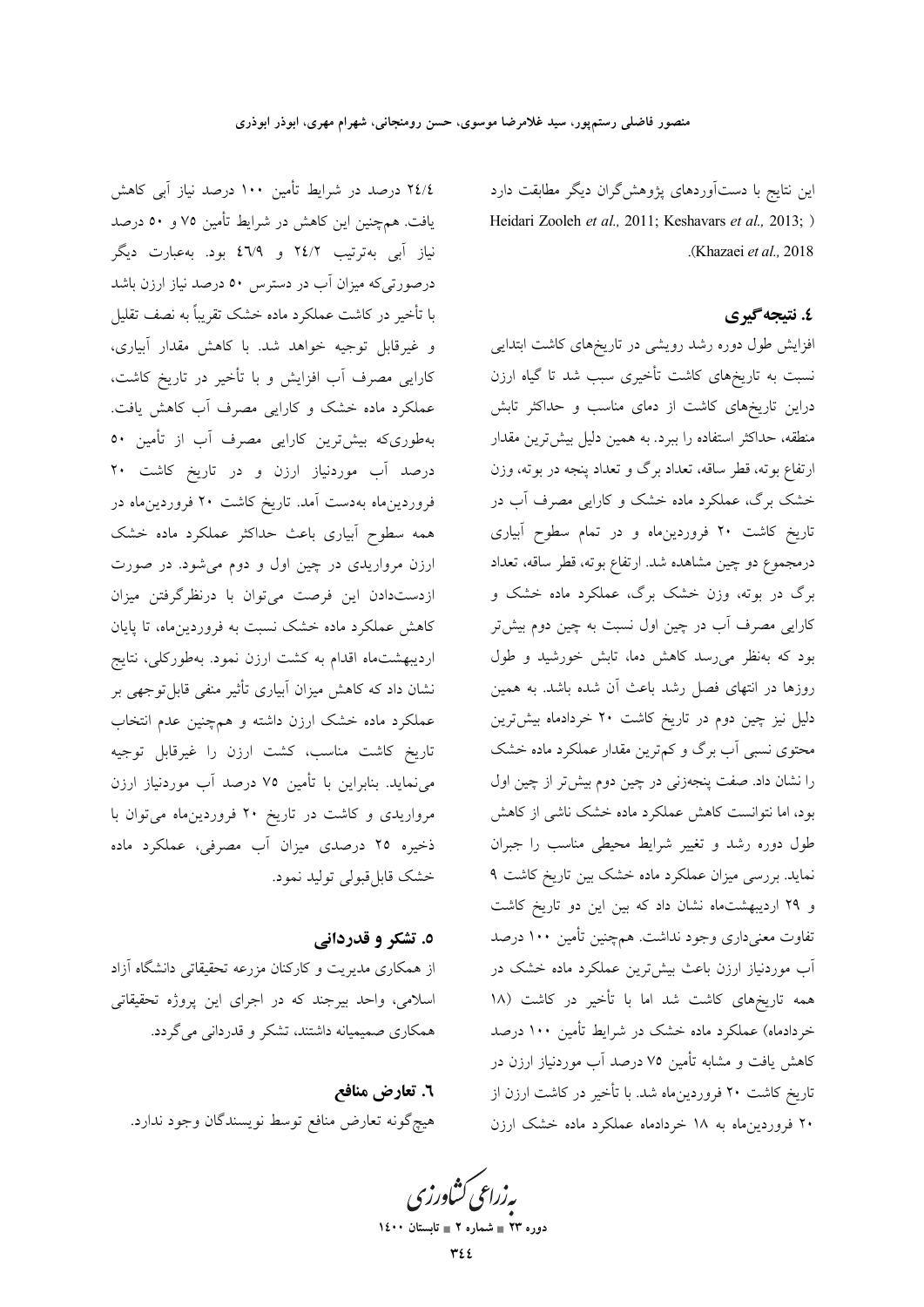- Alizadeh, A. (2002). *Soil, water, plant relationship*. (3rd ed.). Mashhad. Ferdowsi University, 353 pp. (in Persian)
- Anjum, S. A., Xie, X., Wang, L., Saleem, M. F., Man, C., & Lei, W. (2011). Morphological, physiological and biochemical responses of plants to drought stress. *African Journal of Agricultural Research*, *6*(9), 2026-2032.
- Caliskan, S., Arslan, M. E., & Arioglu, H. 2008. Effects of sowing date and growth duration on growth and yield of groundnut in a Mediterranean-type environment in Turkey. *Field Crops Research*, *105*, 131-140.
- Eshraghi-Nejad, M., Kamkar, B., & Soltani, A. (2011). The effect of sowing date on yield of millet varieties by influencing on phonological periods duration. *Electronic Journal of Crop Production*, *4*(2), 169-188. (in Persian)
- Fazeli Rostampour, M., Yarnia, M., Farokhzadeh Khoee, R., Seghatoleslami, M. J., & Moosavi, G. R. (2013). Physiological response of forage sorghum to polymer under water deficit conditions. *Agronomy Journal*, *105*(4), 1-9.
- Ghasemi, A., Khazaei, M., & Fanaei, H. R. (2019). Effect of drought stress on yield and some physiological characteristics of foxtial millet (*Setaria italica* L.) in different planting dates. *Environmental Stresses in Crop Sciences*, *12*(2), 401-413. (in Persian)
- Giovanni, P., Jonghan, K., Marek., T., & Howell, T. (2009). Determination of growth-stage-specific crop coefficients (KC) of maize and sorghum. *Agricultural Water Management*, *96*, 1698-1704.
- Hajinia, S., & Ahmadvand, G. (2017). Effect of light radiation absorption and its use efficiency in intercropping of soybean and millet under water deficit stress. *Journal of Crop Ecophysiology*, *11*(4), 721-742. (in Persian)
- Hasheminejad, S., Alizadeh, O., Amiri, B., & Esfandiari, M. (2017). The effects of drought Stress and different sowing date on some quantitative and qualitative characteristics of three corn hybrids (*Zea mays* L.) in the region of north of Khuzestan. *Journal of Agronomy and Plant Breeding*, *2*, 15-27.
- Hashempur Baltork, F., Majidian, M., Esfahani, M., & Rabiei, B. (2016). Effect of sowing date on yield and some physiological index six forage maize cultivars in Rasht region. *Journal of Plant Process and Function*, *4*(14), 151-164. (in Persian)
- Heidari-zooleh, H., Jahansooz, M. R., Yunusa, I., Hosseini, S. M. B., Chaichi, M. R., & Jafari, A. A. (2011). Effect of alternate irrigation on rootdivided Foxtail Millet. *Australian Journal of*

*Crop Science*, *5*, 205-213.

- Howell, T. A., Evett, S. R., Tolk, J. A., Copeland, K. S., Colaizzi, P. D., & Gowda, P. H. (2008). Evapotranspiration of corn and forage sorghum for silage. *World Environmental and Water Resources Congress, 10*(1): 886-889.
- Kanton, R. A. L., Asungre, P. E. Ansoba, Y., Inusah, I. Y., Bidzakin, J. K., Abubakari M., Toah, P., Haggan, L., Totoe, C., & Akum, F. A. (2015). Evaluation of pearl millet varieties for adaptation to the semi-arid agro-ecology of northern Ghana. *Journal of Agriculture and Ecology Research International, 3*(1), 1-11.
- Keshavars, L., Farahbakhsh, H., & Golkar, P. (2013). Effects of different irrigation and superabsorbent levels on physio-morphological traits and forage yield of Millet. *American-Eurasian Journal Agriculture and environment Science, 13*(7), 1012-1018.
- Khazaei, M., Galavi, M., Dahmardeh, M., Moosavi-Nik, S. M., Zamani, Gh., & Mahdi-Nejad, N. (2018). Effect of drought stress on water use efficiency and its components in several genotypes and cultivars of foxtail millet (*Setaria italica* L.). *Iranian Journal of Field Crops Research*, *16*(1), 113-124. (in Persian)
- Krishna, R.A.O.B., Kumar, G., Kurothe, R.S., Pandey, V., Mishra, P.K., Vishwakarma, A. K., & Baraiya, M. J. (2012). Determination of crop coefficients and optimum irrigation schedules for bidi tobacco and pearl millet crops in central Gujarat. *Journal of Agrometeorology*, *14*(2), 123-129.
- Mashayekhi, S., Khajoeinejad, Gh., & Mohammadinejad, Gh. (2016). Evaluation of yield and yield components of different millet genotypes under two irrigation regimes. *Iranian Journal of Field Crops Research*, *14*(1), 120-132. (in Persian)
- Mehrpuoyan, M., & Faramarzi, A. (2011). The effect of different water deficit levels on yield and water use efficiency of forge millet and sorghum. *Plant and Ecosystem*, *7*(26), 60-71.
- Mousavi, S. G., Noor Mohammadi, G., Heidari Sharifabad, H., & Darvish, F. (2006). The impact of water consumption and nitrogen fertilizer on the yield and morphological characteristics of forage millet. *9th Congress of Agricultural Sciences and Plant Breeding, Karaj, Seed and Plant Improvment Institute.* (in Persian)
- Nakhoda, B., & Hashemi Dezfuli, A. (2000). Study of water deficit stress on forage yield and quality characters in forage millet *(panicum miliacum* cv. Notrifeed). *Agricultural Science 31*, 701-712. (in Persian).



دوره ۲۳ **\_ شماره ۲ \_ تابستان ۱٤۰۰** 

**7. منابع**